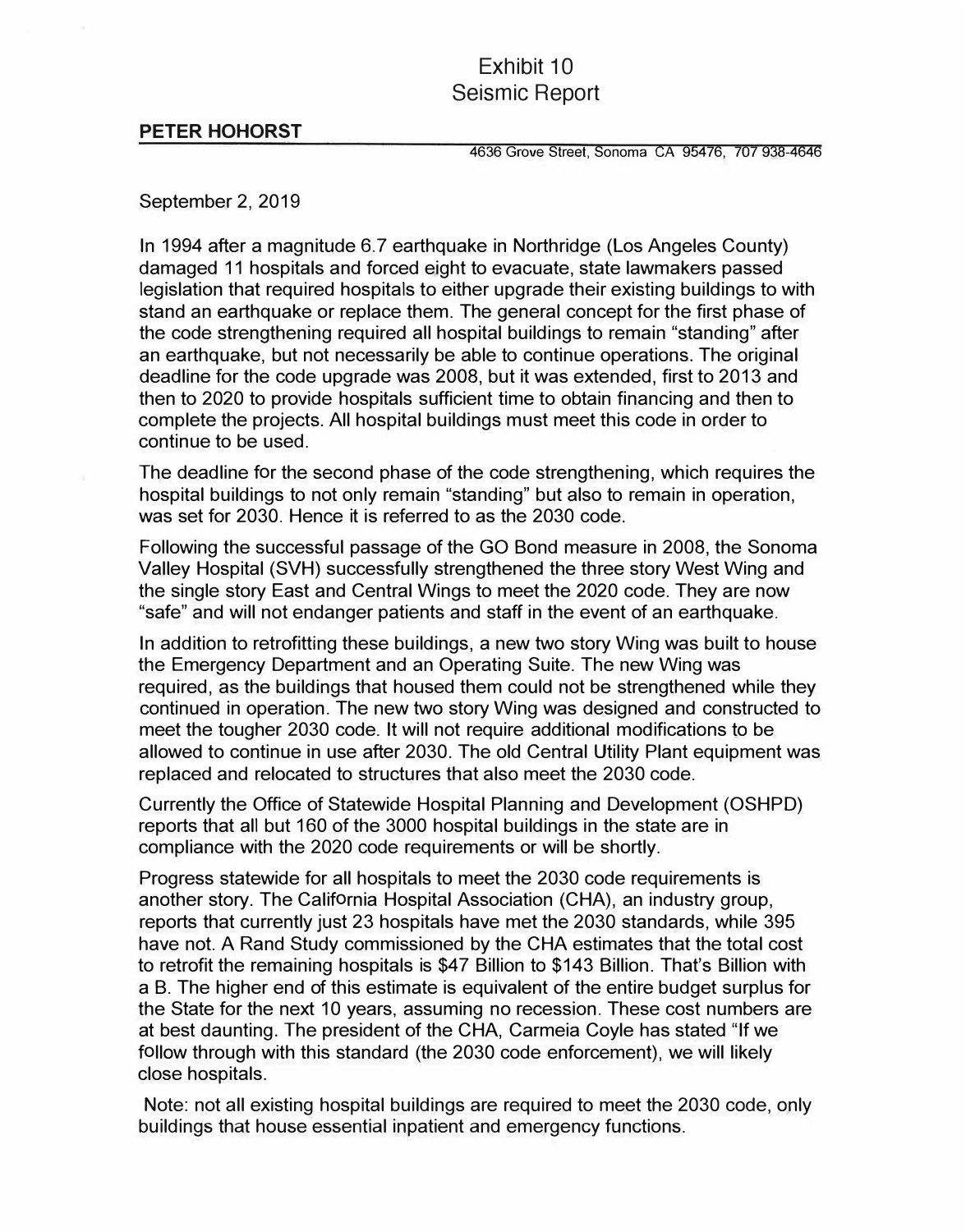The cost for SVH to meet the 2030 code is huge, \$100 million if the existing three story building is retrofitted or \$70 million if a small replacement wing is built. It is doubtful if a GO Bond measure could be passed to finance this project or if it would be a good investment for the community.

The reasoning for closing hospitals if they failed to meet the 2020 code was straightforward and sensible. Allowing the use of buildings that are unsafe for patients and staff is a poor public policy for the state and cannot be defended. The reasoning for closing hospitals if they fail to meet the 2030 code is less compelling. The code itself is admirable. A hospital building should be able to endure an earthquake and remain in full operation afterward. But closing a hospital arbitrarily on a specific date just to prevent an earthquake from closing it at some later date doesn't make sense. It violates the medical adage: Do no Harm.

It should also be noted that meeting the 2030 code requirements is not a guarantee that the building will be able to continue operations after the earthquake. There just is a higher probability of it doing so. A case in point is the experience of the Ridgecrest Regional Hospital, located about 150 miles northeast of Los Angeles, following a recent 2019 earthquake. Its new \$72 million building, although designed to meet the 2030 code, sustained damage and had to shut down. Structurally, the building was OK. But some water pipes broke and flooded a room of mechanical and electrical equipment, and water also leaked into operating rooms and elevator shafts.

Although powerful, earthquakes are local events and the power of the quake diminishes as the distance from the epicenter increases. The likelihood that a single earthquake will close down all of the hospitals in a given area at the same time is zero. The 6.7 magnitude, Northridge earthquake forced the closure of eight hospitals, but others remained open. Medical services continued to be delivered in the Los Angeles area without interruption. They were just transferred to different locations. And this was at a time when the hospital building code was not a stringent as the 2020 code.

It is hard to justify the expense to upgrade all of the hospitals in the state to meet the 2030 code requirements. A more sensible allocation of resources for the state would be the establishment of a fund to enable earthquake damaged hospitals to quickly repair the damage and reopen. (Some OSHPD help might be necessary to achieve the quickly part.) New hospitals should certainly be designed to meet the 2030 code, but existing building should be allowed to continue in service.

All hospitals in the state have well documented procedures for transferring patients out to other hospitals when conditions warrant. The reasons can vary, but the procedures are well established. During the 2017 fire that swept through the Fountain Grove area of Santa Rosa, both the Kaiser and the Sutter Hospitals were in the direct path of the fire and were required to quickly shut down and transfer their patients to other hospitals. The transfers were handled smoothly and no patients were harmed. The Santa Rosa community did not suffer a